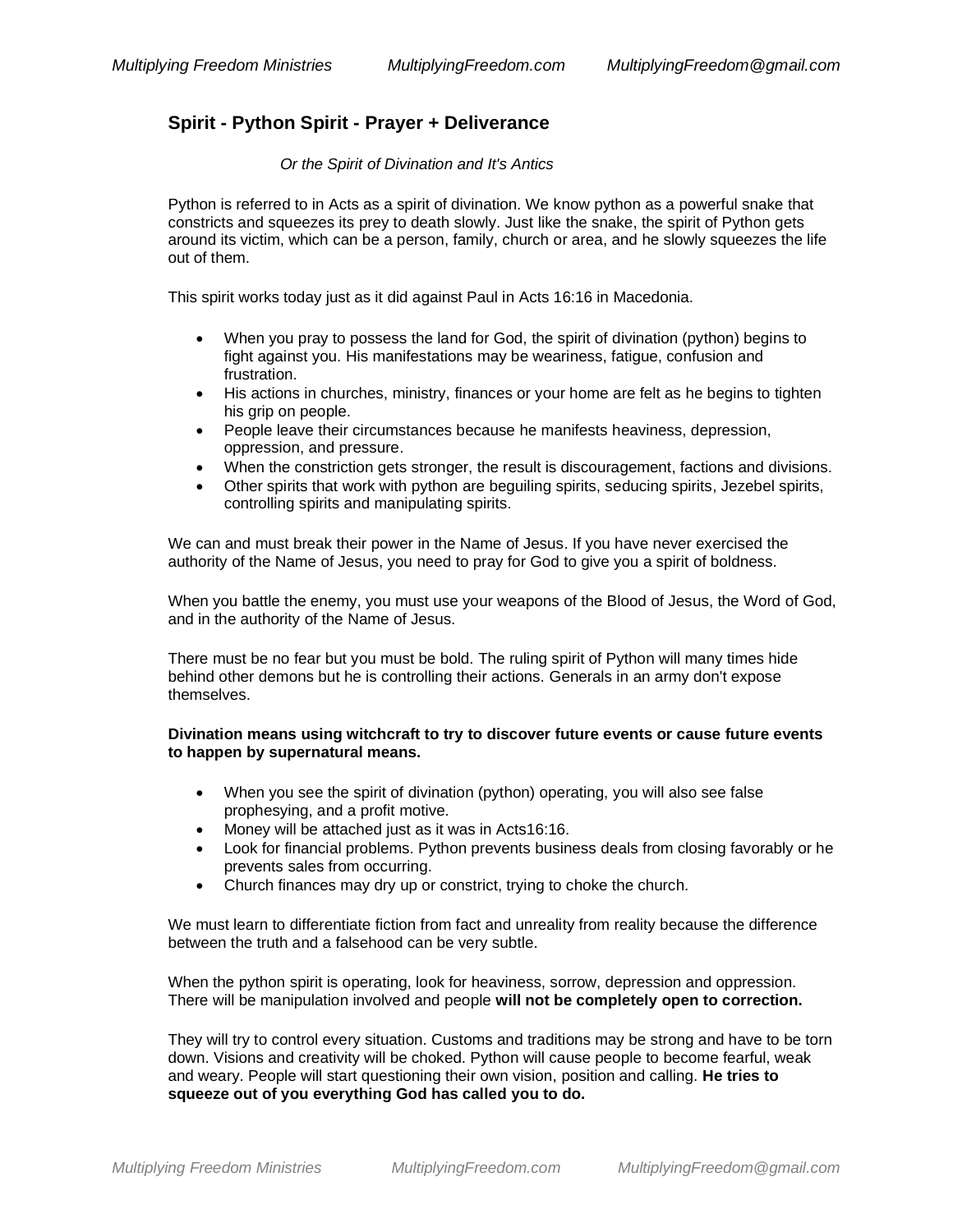The ruling spirit of Python will many times hide behind other demons but he is controlling their actions. Generals in an army don't expose themselves.

Python usually has several spirits closely aligned that he controls.

- There is often found Beguiling spirits.
	- $\circ$  To beguile means to deceive, allure, and entice. They work to cause division in the Body of Christ. They often use charm and charisma to cause diversion.
	- $\circ$  They try to pull you away from Jesus and the leaders God places over you. They pull you from one church to another church.
- There may be Seducing spirits such as those that draw a person to a cultist. The cultist may be operating under seducing spirits that draws people.
	- o Seducing spirits use lust, greed and pride to lead people astray.
	- $\circ$  Such spirits influence individuals in a church to bring about false worship and hurt the church.
- A Jezebel spirit in another person can make you feel drained when you are around them.

## **When Python is operating look for a spirit of Grief to try to get a foothold**.

- He always tries to bring spirits of **Bitterness, Sorrow, and Disappointments** so that you end up feeling like everything is falling apart.
- Encourage yourself in prayer and begin to pull them down.
- Don't complain but express your love to God. Worship God and pray in the Spirit.

Remember Python wants to create **confusion**, so you will allow doubt to manifest in your mind.

Become involved in as much praise and worship as you can to maintain the victory. Remember who you are battling against. It is not flesh and blood. Stay in prayer as much as you can and remain obedient to God and His Word. Become accountable to a church and pastor.

Seven points of important observations (concerning the spirit of Python):

1. Remember, the serpent in Genesis was a **beguiling** one: seeking to convince Eve that God said something that He didn't say and twisting even the intend of God's Word.

2. This spirit will use **religious traditions**, the law, and self-righteousness to control/restrict and manipulate people within the church.

3. Because idolatry, deception, and divination are the foundation of this spirit --- watch false doctrine and even the refusal to respect Godly authority.

Read 2 Corinthians 10. Utilize these scriptures over the enemy.

"*Casting down imaginations, and every high thing that exalteth itself against the knowledge of God, and bringing into captivity every thought to the obedience of Christ*; (vs. 5)"

## **Watch mind control.**

4. The assignment of this enemy is to break down God's plans and purposes by attacking various individuals and trying to cause **confusion/strife** amongst the group that is moving forward to accomplish the work of God. (Undermining leadership, rebellion).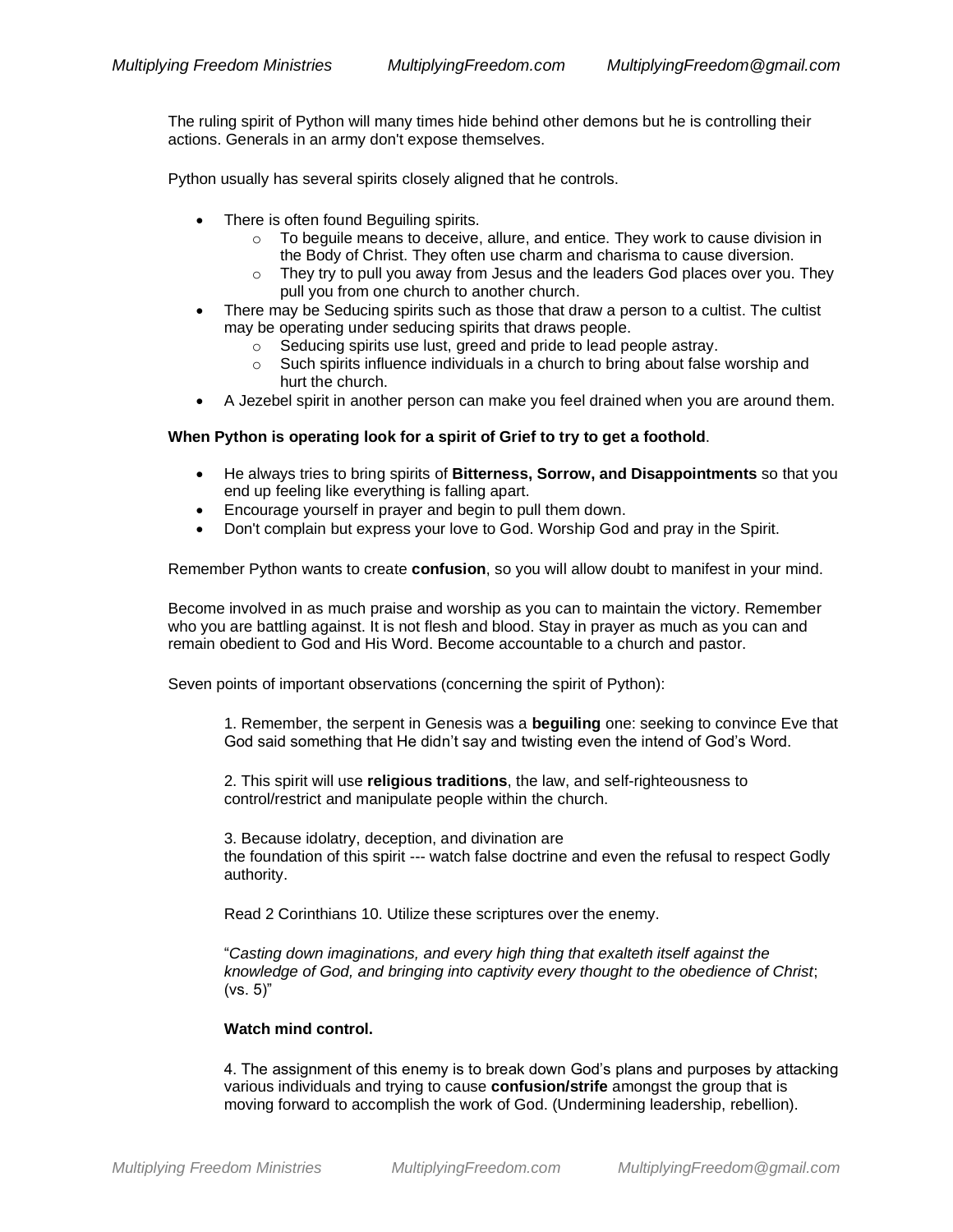5. A python is known to **lay eggs** in many places—when in intercession, and while breaking its power ---tread upon the enemy's territory and destroy the eggs as well.

God has given us the "power to tread on serpents and scorpions, and over all the power of the enemy: and nothing shall by any means hurt you." **(Luke 10:19**).

6. **Isaiah 59** gives a lot of insight into the serpent's mindset and activity. There are also keys to destroy his lair (den). The word **cockatrice** means poisonous snake or adder.

• Strong's 06848 Hebrew word: *Tsepha*. (read also Proverbs 23:23-33, Isaiah 11:6-12, Jeremiah chapter 8 for even greater insight on how to combat this spirit).

7. Remember, this enemy feeds upon **fear**—Utilize the Sword of the Spirit which is the Word of God to deal with the lies/deception coming out of the mouth of this enemy. **Hebrews 4:12** - Pray also for strong discernment.

## **Strongholds Of Python, Divination and Witchcraft**

**Divination:** the practice of attempting to foretell future events or discover the knowledge by occult or supernatural means.

#### **Lesser Spirits under this command:**

- Fortune telling;
- palm reading;
- tarot cards;
- soothsayer;
- warlock;
- satanist;
- witch;
- Wicca:
- druids;
- pagan;
- stargazer;
- zodiacs;
- astrology;
- horoscopes,
- Ouija boards;
- rebellion:
- hypnotist;
- enchanter;
- enchantment,
- enticement and bewitching;
- drugs;
- water-witching;
- divination;
- magic:
- SRA;
- Poltergeist spirit;
- occult;
- Jezebel;
- Athaliah.

#### **Stronger Spirits in this Network**

**Jezebel & Athaliah Spirits:** They use this knowingly or unknowingly to control, dominate or manipulate! It tries to invade leaders' minds with porn! Hates prophesy... encourages evil, sensuality.

## **Spirit Of Athaliah**

She was Jezebel's sister (2 kings 11) this spirit tries to:

• assassinate your anointing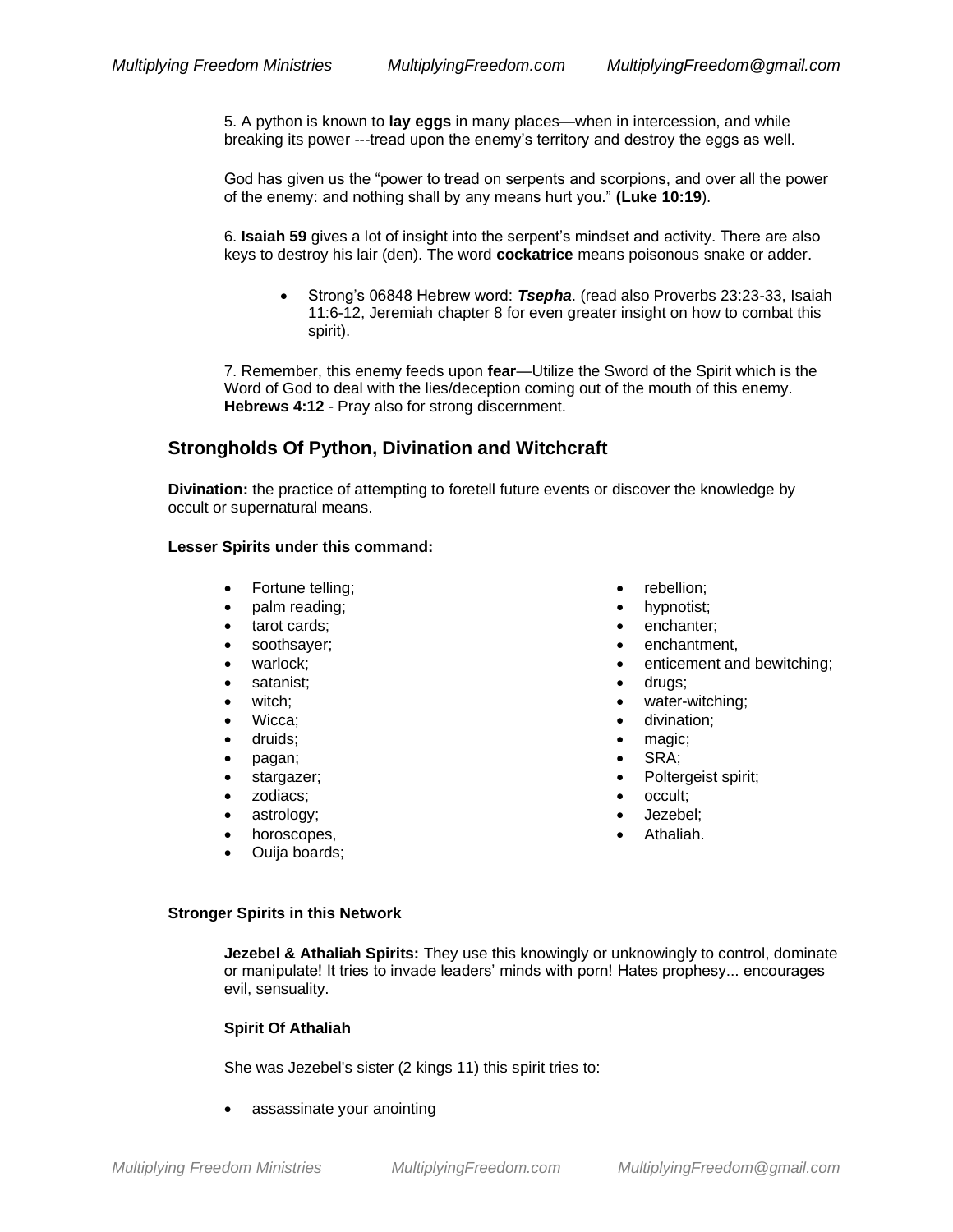- tries to keep you hidden & annihilate you into isolation
- makes you weary to keep moving forward to your goal
- works on you 6 yrs
- gets you into Baal worship
- like the Jezebel, she tries to control, dominate & manipulate you
- uses witchcraft/sorcery, knowingly or unknowingly to come against you
- she comes to destroy your royal seed she will isolate Elijah to desperation!

Be aware of this spirit working in anyone around you to bring you down, especially if you are in the ministry or in training for it!

**Open doors:** These must be repented for and renounced in order to stay clean from the Python Spirit.

- Music
- Hip hop music
- Heavy metal
- Popular musicians like Beyonce, Rhianna, Lady Gaga and others blatantly use it in their videos
- Satanic symbols etc.
- Jewelry,
- clothes,
- idols.
- movies.
- souvenirs from foreign countries,
- church magic,
- handwriting analysis,
- biofeedback,
- many games,
- fantasy,
- playing cards etc.

Get these out of your house! They will bring in demonic spirits of witchcraft and others! Touch not the unclean thing!

## **PRAY:**

"Lord Jesus, forgive me for being involved with any of these witchcraft spirits in any way, shape or form and for opening the doors to satan and sinning outright!

In Jesus name according to Math18:18 satan, I take authority over all witchcraft spirits, all the legions of them that entered me when I opened the door to them!

I take authority over them now in Jesus' name and command them all to leave!

I bind and cast out you, satan and all of your demons of

- witchcraft,
- divination,
- occult,
- sorcery,
- rebellion,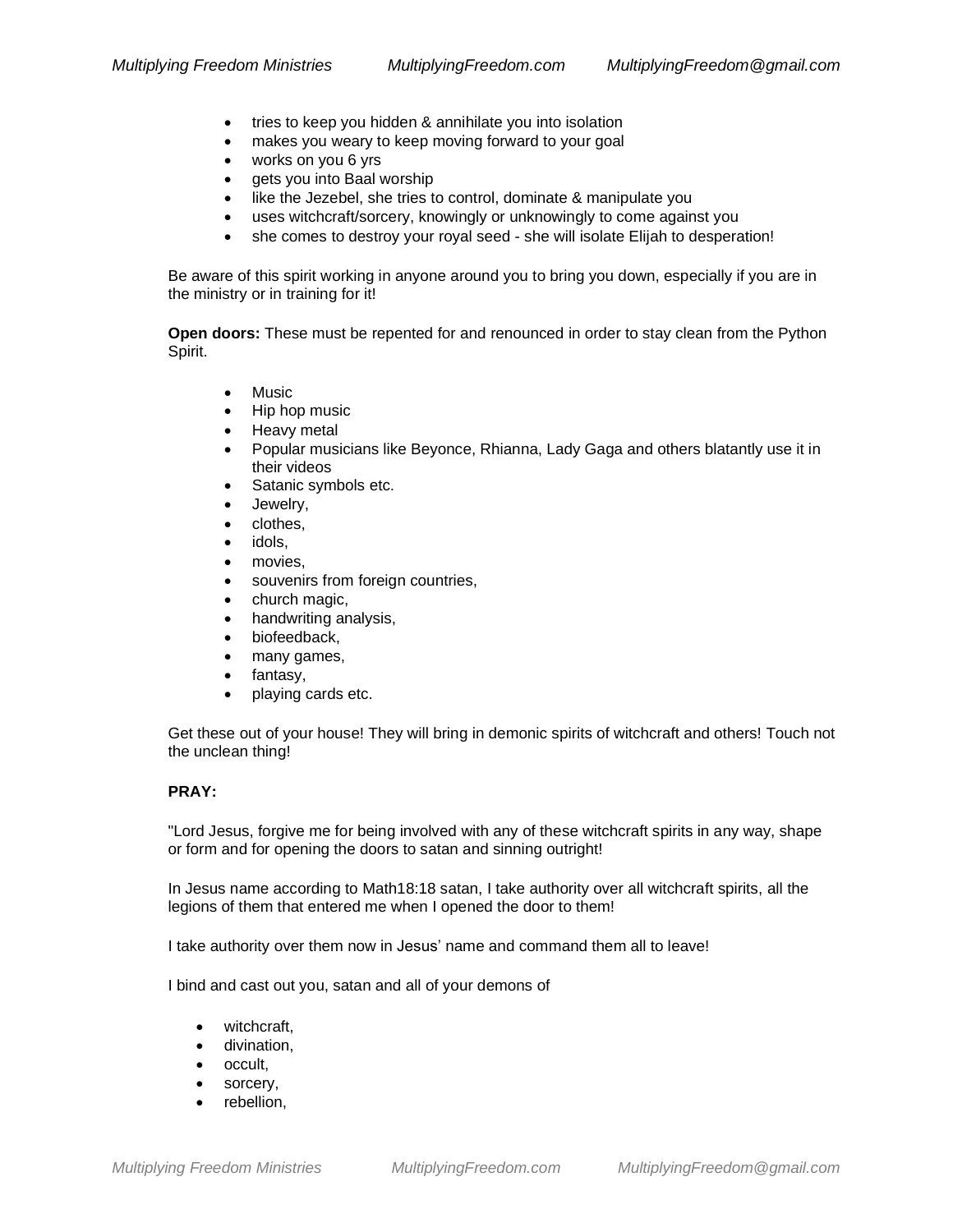- pharmacea,
- Jezebel
- Athaliah

GET Out! I command them to go now in Jesus name! Get out now! Go! You no longer are welcome here! You can only stay till one greater comes.

Well today, one greater has come in the name of Jesus! So I order you all out now!!! Get your troops and get out!!

I no longer will be under control of your demons of witchcraft, satan!

Jesus Christ is Lord of my life not you! I put you and your demons under my feet! Yahweh is my father not you!

I loose now under Jesus' command, the blood of Jesus on me, the holy spirit into my mind, body, soul and spirit, into my conscience and sub-conscience mind.

I put the blood of Jesus at the root at which these witchcraft spirits came in!

I close all those doors now right back to Adam where they might have come in, seal them with the blood of Jesus and send them to Jesus Christ of Nazareth for judgment and forbid them to ever come back on me or in me or to touch anyone else on the way!

I loose now the power of the living god on me to flush me out all of these wicked, witchcraft spirits, for Jesus Christ is Lord and Babylon is fallen!

I loose the Holy Spirit fire on me to purify and cleanse my body, soul, mind and spirit, conscience and sub-conscience!

Go into my memory bank, Lord of my brain, and erase the pictures of witchcraft there, in the chambers of my mind, so I will never again think of those satanic images or be hurt from them ever again!

Go into the memory bank of my heart, Jesus and erase the emotional trauma that is there.

Go into the memory bank in my gut where i experienced pain and hurt from these spirits and erase it lord with your holy spirit, please!

Place your healing balm of Gilead in all of my memory lord! Thank you, y'shua's, thank you!

I release purity and holiness where there is witchcraft! I declare the Word of God!

Satan you are defeated in Jesus name!

I also cut all ungodly soul ties with any people I was involved with in the occult or witchcraft or that read my palms, or did tarot card readings on me, or tattooed me!

I renounce all connections to them in Jesus name!

I stand separate and apart from them and will have nothing to do with them ever again!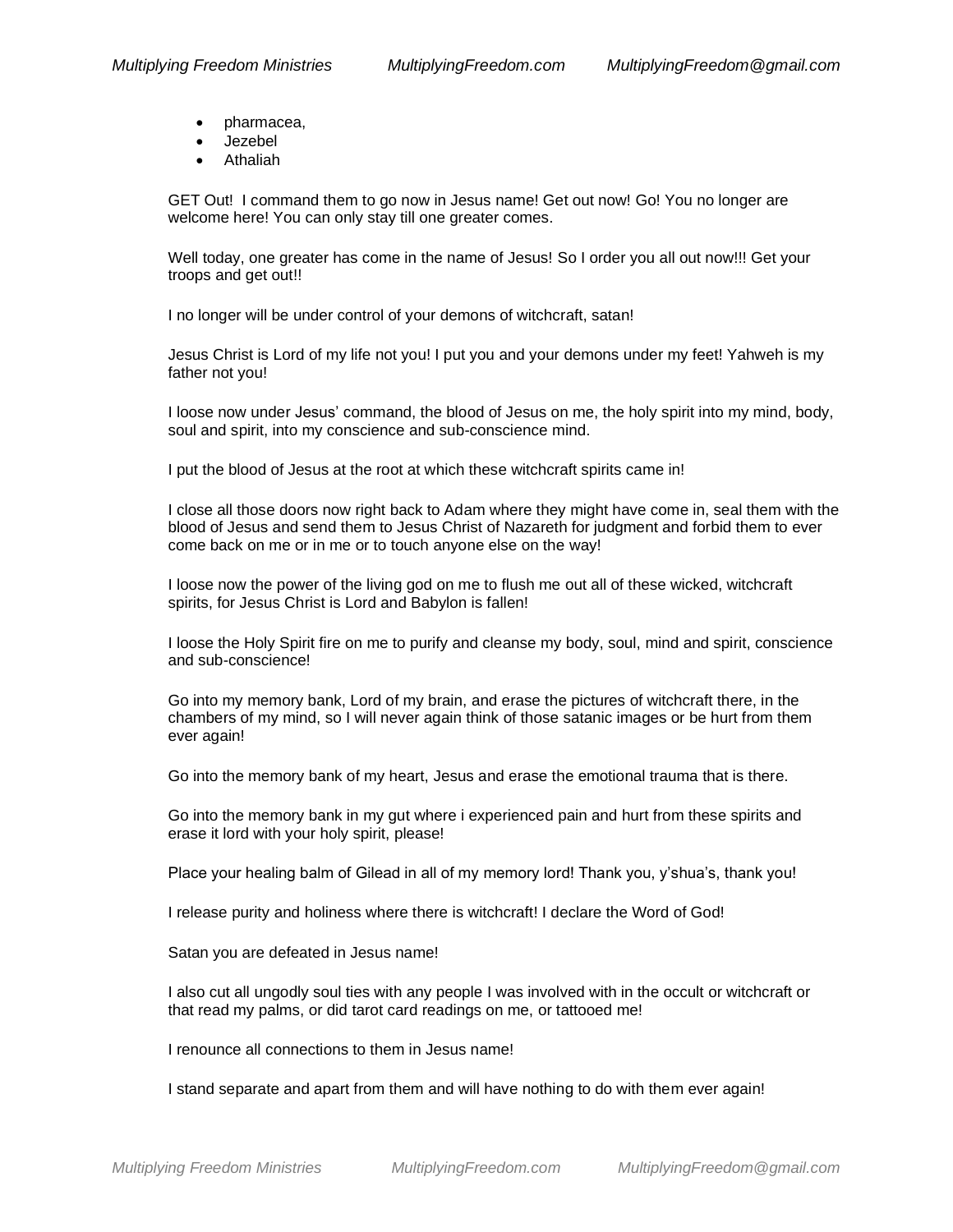I am totally submitted to my Lord and Savior, Jesus Christ, Y'shua's Ha Mashiach and will follow him all the days of my life!

I cancel all documents, satan, that you have out on me, all assignments that were placed on me, all pacts, oaths and dedications i made with the devil.

I cancel them out now with the blood of Jesus and nail them to the cross of Jesus Christ and deem them null and void!

I place a new document over them stating...."blessings unto me."\_\_\_\_\_" (state your name) blessings as I go in and blessings as I go out.....blessings in everything that I do!

I sign this with the signature of Jesus Christ of Nazareth and seal it with the blood of Jesus!

I declare and decree it now as so!!!! Hallelujah! Amen and amen!"

#### **Blood covenants**

If you in any way were involved in any blood covenants done with another person in your childhood or as an adult, they must be broken or you are still tied to that person in the spirit realm. The only one we are to have a blood covenant with is Jesus Christ, not man. A splitting of the skin and a pouring out of man's blood, shared with another is an occult practice and needs to be broken.

#### **So pray:**

In Jesus name I break the soul ties with the person I did the blood covenant with, shared blood with.

Satan, I stand separate and apart from them and renounce all connections to them in the spirit realm.

I forbid you to use anything against me, having to do with them.

## **Prayer to Break Satanic Dedication and Blood Covenants**

I RENOUNCE ever signing my name over to Satan or having my name signed over to Satan (in any way whatsoever, and with respect to any cult, Satanic and/or Luciferian organization, sect, etc.). I ANNOUNCE that my name is written in the Lamb's Book of Life.

I RENOUNCE any ceremony where I may have been wed to Satan (or Lucifer, or any of his servants) and I ANNOUNCE that I am the Bride of Christ.

I RENOUNCE any and all covenants that I made with Satan (or Lucifer), or that were made for me. I ANNOUNCE that I am a partaker of the New Covenant with Christ (partaker of the blessings of the new and better Covenant made in Christ's blood).

I now RENOUNCE ever cutting myself, and/or giving my blood for any assignments, ceremonies or covenants with Satan (or Lucifer), and I confess and RENOUNCE any and all blood pacts. (I declare all these null and void, cancelled, of none effect whatsoever.) I ANNOUNCE and trust only the shed blood of my Lord Jesus Christ, in Holy Communion, which I understand by faith,